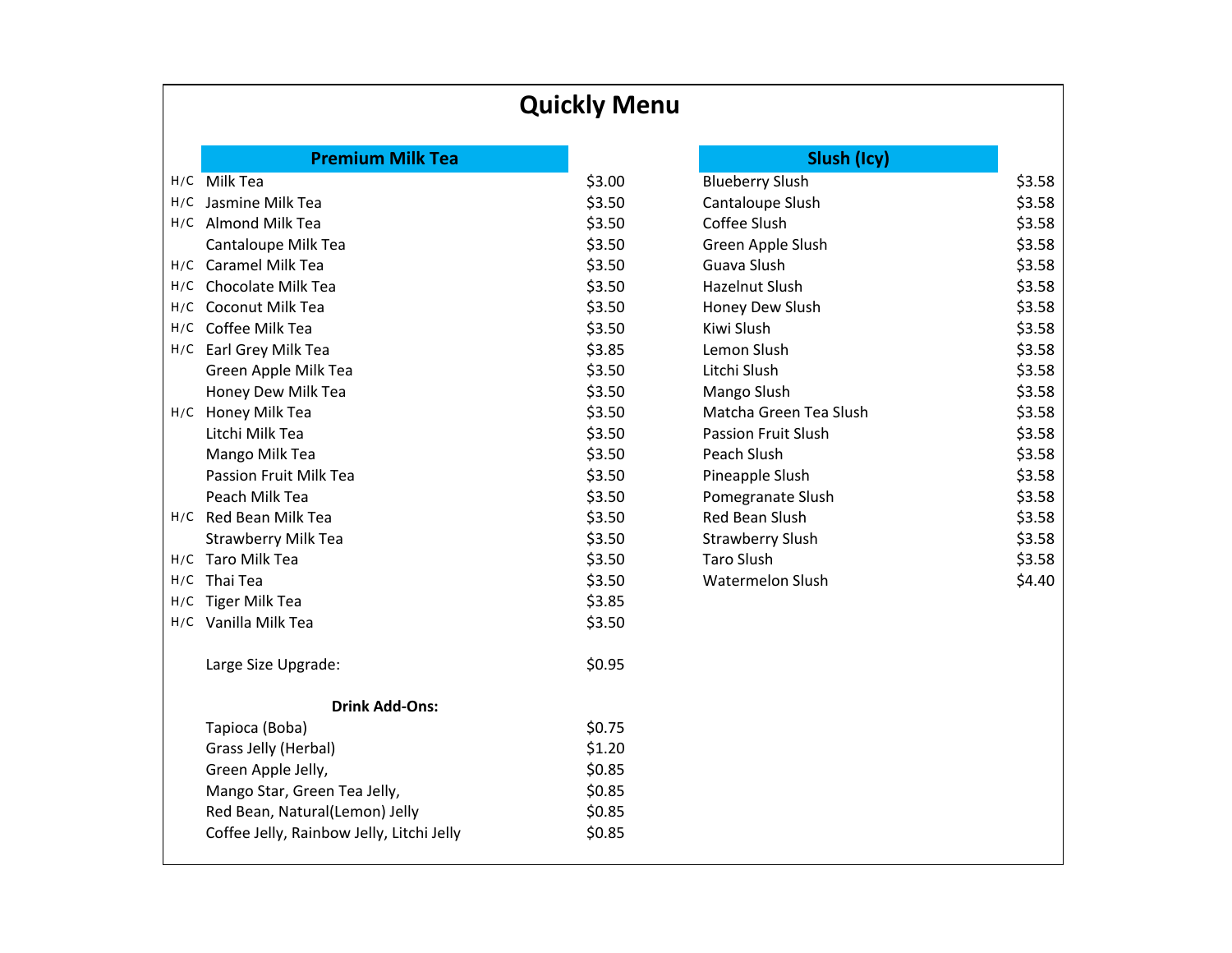|     | <b>Premium Flavored Tea</b>              |     |        | <b>Snow</b>                |     |        |
|-----|------------------------------------------|-----|--------|----------------------------|-----|--------|
| H/C | Jasmine Green Tea                        | \$. | 2.48   | <b>Almond Snow</b>         | \$. | 3.85   |
| H/C | <b>Premium Black Tea</b>                 |     | 2.48   | Avocado Snow               | \$. | 4.40   |
| H/C | Grapefruit Black Tea or Green Tea        |     | 3.30   | <b>Banana Snow</b>         | \$. | 4.13   |
| H/C | Guava Black Tea or Green Tea             |     | 3.30   | Banana-Berry Snow          | Ś.  | 4.40   |
| H/C | Honey Black Tea or Green Tea             |     | 3.30   | Cantaloupe Snow            | S.  | 3.85   |
| H/C | Litchi Black Tea or Green Tea            |     | 3.30   | <b>Chocolate Snow</b>      | Ś.  | 3.85   |
| H/C | Mango Black Tea or Green Tea             |     | 3.30   | <b>Coconut Snow</b>        | S.  | 3.85   |
| H/C | Passion Fruit Black Tea or Green Tea     |     | 3.30   | <b>French Vanilla Snow</b> | S.  | 3.85   |
| H/C | Strawberry Black Tea or Green Tea        | S.  | 3.30   | Green Apple Snow           | S.  | 3.85   |
| H/C | Earl Grey Tea                            |     | \$3.30 | Honey Dew Snow             | \$. | 3.85   |
| H/C | <b>Hot Drink Available Upon Request</b>  |     |        | Kiwi Snow                  | \$. | 3.85   |
|     |                                          |     |        | Litchi Snow                | \$. | 3.85   |
|     | Most of our premium black tea, green tea |     |        | <b>Mango Snow</b>          | S.  | 3.85   |
|     | and earl grey tea are caffeinated.       |     |        | Matcha Green Tea Snow      | \$  | 3.85   |
|     |                                          |     |        | Mocha Snow                 | \$. | 3.85   |
|     |                                          |     |        | Oreo Snow                  | Ś.  | 3.85   |
|     |                                          |     |        | <b>Passion Fruit Snow</b>  | S.  | 3.85   |
|     |                                          |     |        | Peach Snow                 | Ś.  | 3.85   |
|     |                                          |     |        | <b>Red Bean Snow</b>       | \$. | 3.85   |
|     |                                          |     |        | <b>Strawberry Snow</b>     | Ś.  | 3.85   |
|     |                                          |     |        | Thai Tea Snow              |     | \$3.85 |
|     |                                          |     |        | ALL SNOWS ARE NON-DAIRY.   |     |        |
|     |                                          |     |        |                            |     |        |

Г

٦Ī,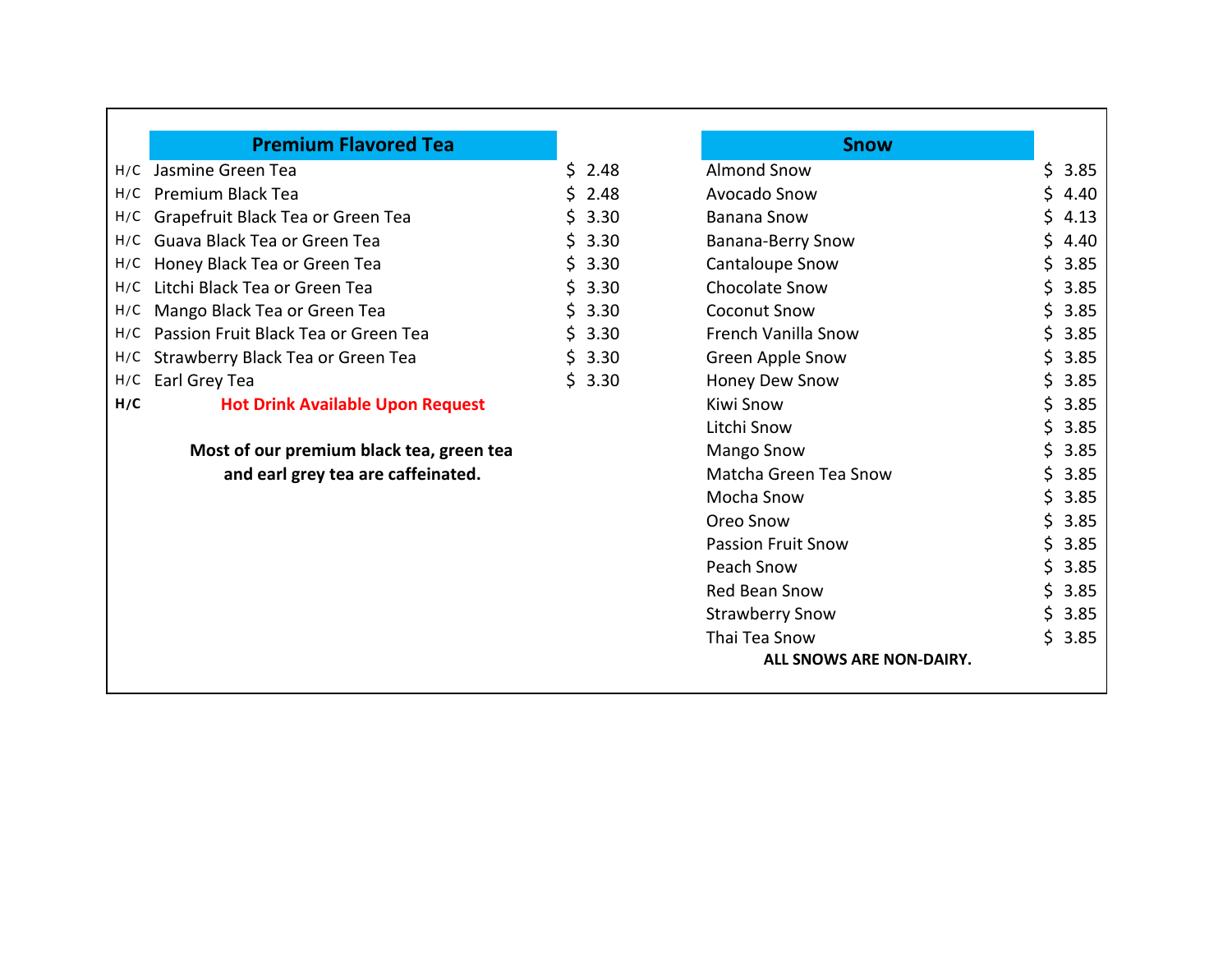| <b>Caffè &amp; Other Drink</b> |            | <b>Summer Delight</b>              |            |
|--------------------------------|------------|------------------------------------|------------|
| <b>Hot Taiwanese Coffee</b>    | \$2.15     | Mango Delight (Large Size)         | \$<br>5.49 |
| Iced Coffee                    | \$2.75     | Mango Coconut Delight (Large Size) | Ś.<br>5.49 |
| <b>Hot Chocolate</b>           | \$2.75     | Watermelon Delight (Large Size)    | 6.59<br>Ś. |
| Iced Chocolate                 | \$2.75     | Avocado Supreme (Large Size)       | \$6.59     |
| Hot Mocha                      | \$3.85     | Chocolate Supreme (Large Size)     | Ś.<br>5.49 |
| Iced Mocha                     | \$3.85     | Coconut Supreme (Large Size)       | 5.49<br>Ś. |
| Hot Matcha Green Tea           | \$3.30     | Mango Supreme (Large Size)         | Ś.<br>5.49 |
| Iced Matcha Green Tea          | \$3.30     | Mocha Supreme (Large Size)         | \$5.49     |
| Hot Matcha Green Tea Latte     | Ś.<br>3.85 | Oreo Supreme (Large Size)          | 5.49       |
| Iced Matcha Green Tea Latte    | \$3.85     | Strawberry Supreme (Large Size)    | 5.49<br>S. |
| Latte                          | \$3.30     | Thai Tea Supreme (Large Size)      | 5.49<br>S. |
| Hot Chai Tea                   | \$3.30     | Mango Escape                       | 4.40<br>S. |
| Iced Chai Tea                  | \$3.30     | Pina Colada Virgin                 | 4.40       |
| Chai Latte                     | \$3.85     | Mango Jelly Juice                  | 3.30       |
| Iced Chai Latte                | \$3.85     | Strawberry Jelly Juice             | 3.30<br>S. |
|                                |            | Pineapple Jelly Juice              | 3.30<br>S. |
|                                |            | Honey Grass Jelly (Herbal)         | 3.85       |
|                                |            | Red Bean Grass Jelly (Herbal)      | 4.40       |
|                                |            | <b>Watermelon Juice</b>            | S.<br>4.40 |